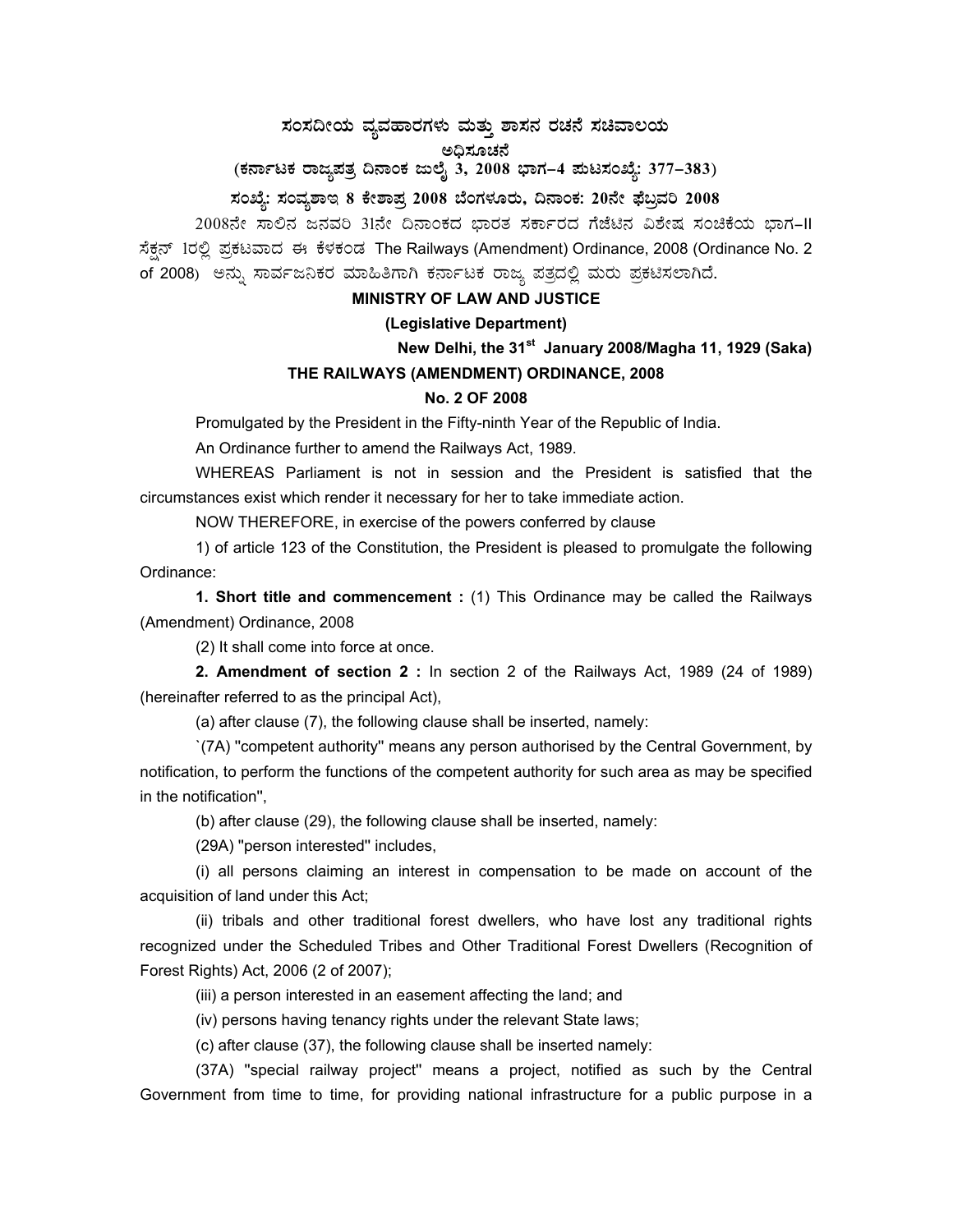specified time-frame, covering one or more States or the Union territories;,

**3. Insertion of new Chapter IVA :** After Chapter IV of the principal Act, the following Chapter shall be inserted, namely:

## **CHAPTER IVA**

#### **LAND ACQUISITION FOR A SPECIAL RAILWAY PROJECT**

 **20A. Power to acquire land etc:** (1) Where the Central Government is satisfied that for a public purpose any land is required for execution of a special railway project, it may, by notification, declare its intention to acquire such land.

 (2) Every notification under sub-section (1), shall give a brief description of the land and of the special railway project for which the land is intended to be acquired.

 (3) The State Government or the Union territory, as the case may be, shall for the purposes of this section, provided the details of the land records to the competent authority, whenever required.

 (4) The competent authority shall cause the substance of the notification to be published in two local newspapers, one of which shall be in a vernacular language.

**20B. Power to enter for survey, etc :** On the issue of a notification under sub-section (1) of section 20A,it shall be lawful for any person, authorised by the competent authority in this behalf, to-

(a) make any inspection, survey, measurement, valuation or enquiry;

(b) take levels;

(c) dig or bore into sub-soil;

(d) set out boundaries and intended lines of work;

(e) mark such levels, boundaries and lines placing marks and cutting trenches; or

 (f) do such other acts or things as may be considered necessary by the competent authority.

**20C. Evaluation of damages during survey. measurement, etc :** The damages caused while carrying out works on land such as survey, digging or boring sub-soil, marking boundaries or cutting trenches or clearing away any standing crop, fence or forest or doing such other acts or things which may cause damages while acting under section 20B particularly relating to land which is excluded from acquisition proceeding, shall be evaluated and compensation shall be paid to the persons having interest in that land, within six months from the completion of the said works.

**20D. Hearing of objections, etc:** (1) Any person interested in the land may, within a period of thirty days from the date of publication of the notification under sub-section (1) of section 20A, object to the acquisition of land for the purpose mentioned in that sub-section.

 (2) Every objection under sub-section (1), shall be made to the competent authority in writing, and shall set out the grounds thereof and the competent authority shall give the objector an opportunity of being heard, either in person or by a legal practitioner, and may, after hearing all such objections and after making such further enquiry, if any, as the competent authority thinks necessary, by order, either allow or disallow the objections.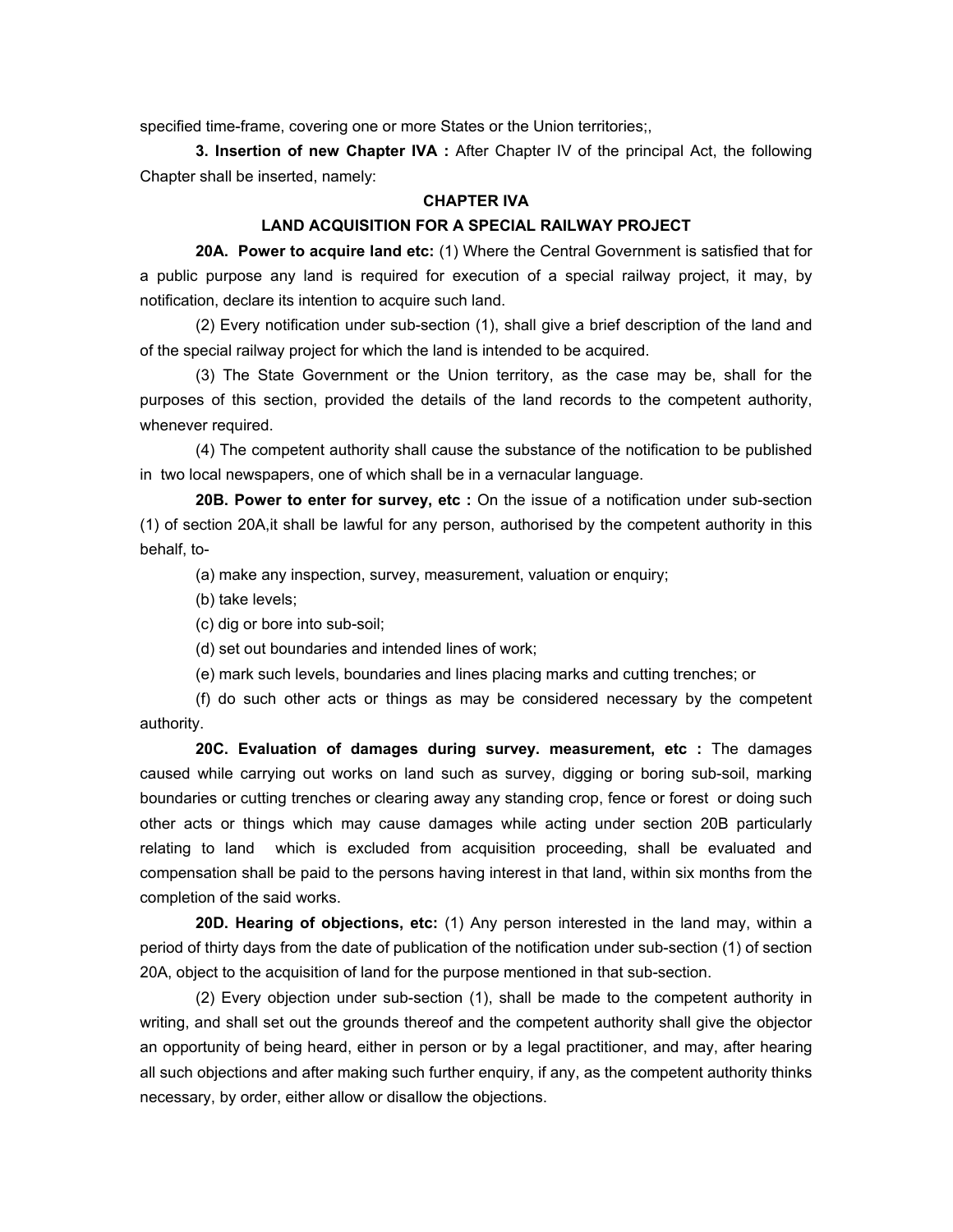**Explanation :** For the purposes of this sub-section "legal practitioner" has the same meaning as in clause (i) of sub-section (1) of section 2 of the Advocates Act, 1961. (25 of 1961)

(3) Any order made by the competent authority under sub-section (2) shall be final.

**20E. Declaration of acquisition :** (1) Where no objection under sub-section (1) of section 20D has been made to the competent authority within the period specified therein or where the competent authority has disallowed the objections under sub-section (2) of that section, the competent authority shall, as soon as may be submit a report accordingly to the Central Government and on receipt of such report, the Central Government shall declare, by notification, that the land should be acquired for the purpose mentioned in sub-section (1) of section 20A.

 (2) On the publication of the declaration under sub-section (1), the land shall vest absolutely in the Central Government free from all encumbrances.

 (3) Where in respect of any land, a notification has been published under sub-section (1) of section 20A for its acquisition, but no declaration under sub-section (1) of this section has been published within a period of one year from the date of publication of that notification, the said notification shall cease to have any effect;

 Provided that in computing the said period of one year, the period during which any action or proceedings to be taken in pursuance of the notification issued under sub-section (1) of section 20A is stayed by an order of a court shall be excluded.

 (4) A declaration made by the Central Government under sub-section (1) shall not be called in question in any court or by any other authority.

**20F. Determination of amount payable as compensation:** (1) Where any land is acquired under this Act, there shall be paid an amount which shall be determined by an order of the competent authority.

 (2) The competent authority shall make an award under this section with a period of one year from the date of the publication of the declaration and if no award is made within that period, the entire proceedings for the acquisition of the land shall lapse:

 Provided that the competent authority may, after the expiry of the period of limitation, if he is satisfied that the delay has been caused due to unavoidable circumstances, and for the reasons to be recorded in writing he may make the award within an extended period of six months:

 Provided further that where an award is made within the extended period, the entitled person shall, in the interest of justice, be paid an additional compensation for the delay in making of the award, every month for the period so extended, at the rate of not less than five per cent, of the value of the award, for each month of such delay.

 (3) Where the right of user or any right in the nature of an easement on, any land is acquired under this Act, there shall be paid an amount to the owner and any other person whose right of enjoyment in that land has been affected in any manner whatsoever by reason of such acquisition, an amount calculated at ten per cent. of the amount determined under sub-section (1) for that land.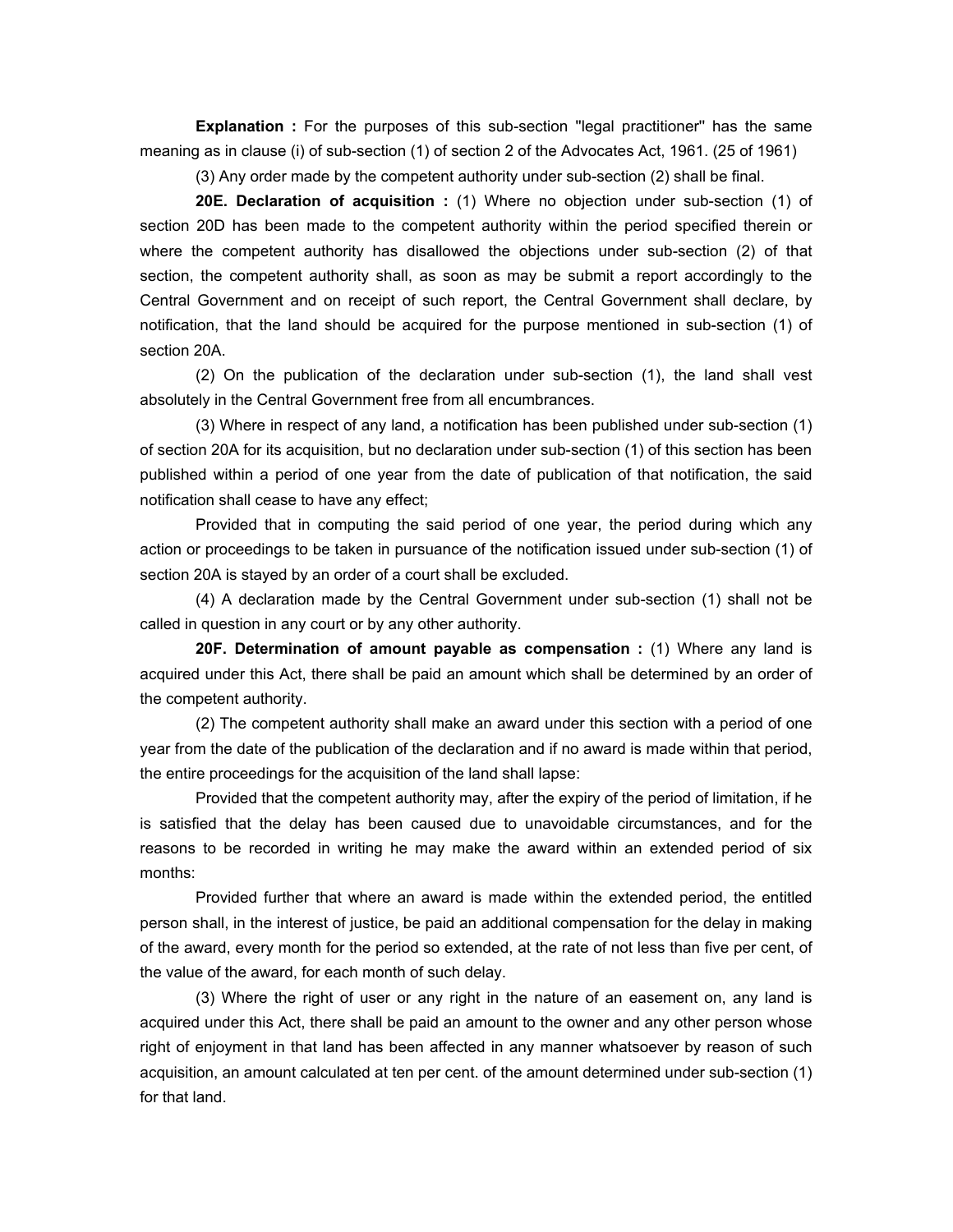(4) Before proceeding to determine the amount under sub-section (1) or sub-section (3), as the case may be, the competent authority shall give a public notice published in two local newspapers, one of which shall be in a vernacular language inviting claims from all persons interested in the land to be acquired.

 (5) Such notice shall state the particulars of the land and shall require all persons interested in such land to appear in person or by an agent or by a legal practitioner referred to in sub-section (2) of section 20D, before the competent authority, at a time and place and to state the nature of their, respective interest in such land.

 (6) If the amount determined by the competent authority under sub-section (1) or as the case may be sub-section (3) is not acceptable to either of the parties, the amount shall on an application by either of the parties, be determined by the arbitrator to be appointed by the Central Government in such manner as may be prescribed.

 (7) Subject to the provisions of this Act, the provisions of the Arbitration and Conciliation Act,1996 (26 of 1996) shall apply to every arbitration under this Act.

 (8) The competent authority or the abritrator while determining the amount of compensation under sub-section (1) or sub-section (6), as the case may be, shall take into consideration-

 (a) the market value of the land on the date of publication of the notification under section 20A;

 (b) the damage, if any substained by the person interested at the time of taking possession of the land, by reason of the severing of such land from other land,

 (c) the damage, if any, sustained by the person interested at the time of taking possession of the land, by reason of the acquisition injuriously affecting his other immovable property in any manner, or his earnings;

 (d) if, in consequences of the acquisition of the land, the person interested is compelled to change his residence or place of business, the reasonable expenses, if any, incidental to such change.

 (9) In addition to the market-value of the land as above provided, the competent authority or the arbitrator, as the case may be, shall in every case award a sum of sixty per centum on such market-value, in consideration of the compulsory nature of the acquisition.

**20G. Criterion for determination of market value of land :** (1) The competent authority shall adopt the following criteria in assessing and determining the market value of the land,

 (i) the minimum land value, if any, specified in the Indian Stamp Act, 1899 (2 of 1899) for the registration of sale deeds in the area, where the land is situated; or

 (ii) the average of the sale price for similar type of land situated in the village or vicinity, ascertained from not less than fifty per cent. of the sale deeds registered during the preceding three years, where higher price has been paid;

whichever is higher

(2) Where the provisions of sub-section (1) are not applicable for the reason that;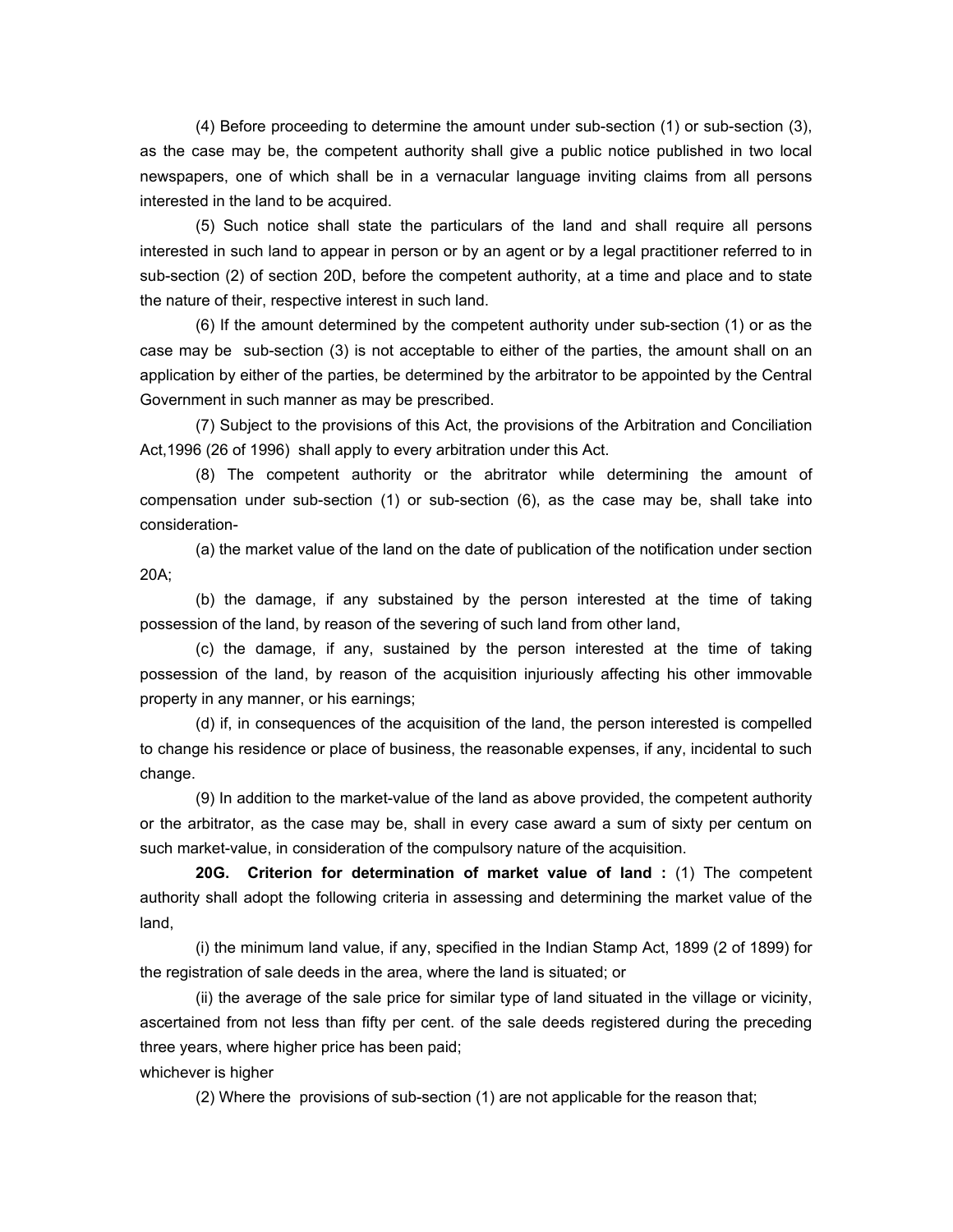(i) the land is situated in such area where the transactions in land are restricted by or under any other law for the time being in force in that area; or

 (ii) the registered sale deeds for similar land as mentioned in clause (i) of sub-section (1) are not available for the preceding three years; or

 (iii) the minimum land value has not been specified under the Indian Stamp Act, 1899 by the appropriate authority,

the concerned State Government shall specify the floor price per unit area of the said land based on the average higher prices paid for similar type of land situated in the adjoining areas or vicinity ascertained from not less than fifty per cent. of the sale deeds registered during the preceding three years where higher price has been paid, and the competent authority may calculate the value of the land accordingly.

 (3) The competent authority shall, before assessing and determining the market value of the land being acquired under this Act,-

(a) ascertain the intended land use category of such land;

and

 (b) take into account the value of the land of the intended category in the adjoining areas or vicinity,

for the purpose of determination of the market value of the land being acquired.

 (4) In determining the market value of the building and other immovable property or assets attached to the land or building which are to be acquired, the competent authority may use the services of a competent engineer or any other specialist in the relevant field, as may be considered necessary by the competent authority.

 (5) The competent authority may, for the purpose of determining the value of trees and plants, use the services of experienced persons in the field of agriculture forestry, horticulture, sericulture, or any other field, as may be considered necessary by him.

 (6) For the purpose of assessing the value of the standing crops damaged during the process of land acquisition proceedings, the competent authority may utilise the services of experienced persons in the field of agriculture as he considers necessary.

**20H. Deposit and payment of amount :** (1) The amount determined under section 20F shall be deposited by the Central Government, in such manner as may be prescribed by that Government with the competent authority before taking possession of the land.

 (2) As soon as may be after the amount has been deposited under sub-section (1), the competent authority shall on behalf of the Central Government pay the amount to the person or persons entitled thereto.

 (3) Where several persons claim to be interested in the amount deposited under subsection (1) the competent authority shall determine the persons who in its opinion are entitled to receive the amount payable to each of them.

 (4) If any dispute arises as to the apportionment of the amount or any part thereof or to any person to whom the same or any part thereof is payable, the competent authority shall refer the dispute to the decision of the principal civil court of original jurisdiction within the limits of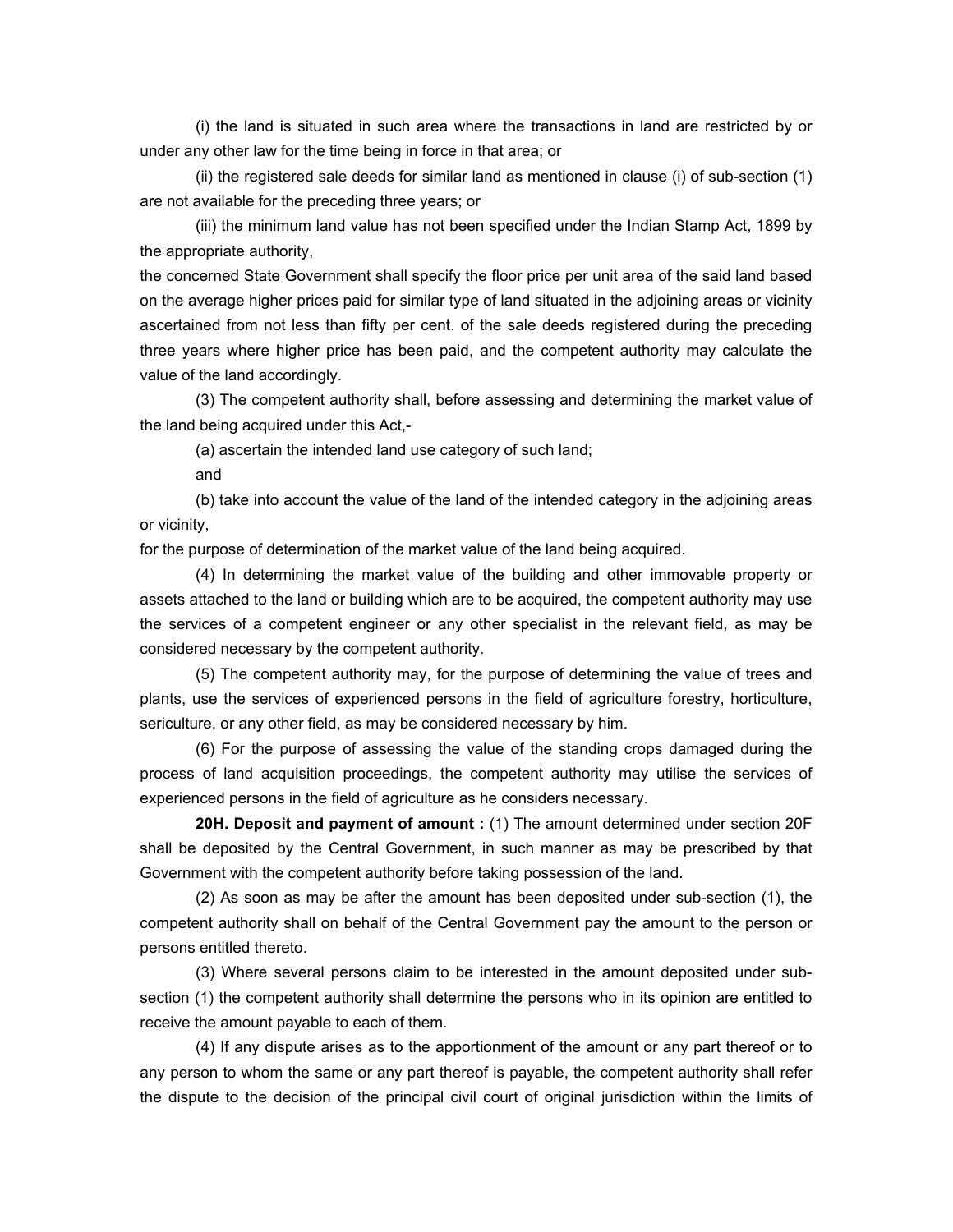whose jurisdiction the land is situated.

 (5) Where the amount determined under section 20F by the arbitrator is in excess of the amount determined by the competent authority, the arbitrator may award interest at nine per cent. Per annum on such excess amount from the date of taking possession under section 20-I till the date of actual deposit thereof.

 (6) Where the amount determined by the arbitrator is in excess of the amount determined by the competent authority, the excess amount together with interest, if any, awarded under subsection (5) shall be deposited by the Central Government, in such manner as may be prescribed by that Government, with the competent authority and the provisions of sub-sections (2) to (4) shall apply to such deposit.

**20-I Power to take Possession :** (1) Where any land has vested in the Central Government under sub-section (2) of section 20E,and the amount determined by the competent authority under section 20F with respect to such land has been deposited under sub-section (1) of section 20H with the competent authority by the Central Government, the competent authority may, by notice in writing, direct the owner as well as any other person who may be in possession of such land to surrender or deliver possession thereof to the competent authority or any person duly authorised by it in this behalf within a period of sixty days of the service of the notice.

 (2) If any person refuses or fails to comply with any direction made under sub-section (1), the competent authority shall apply-

 (a) in case of any land situated in any area falling within the metropolitan area, to the Commissioner of Police;

 (b) in case of any land situated in any area other than the area referred to in clause (a), to the Collector of a district,

and such Commissioner or Collector, as the case may be shall, enforce the surrender of the land, to the competent authority or to the person duly authorised by it.

**20J. Right to enter into land where land has vested in Central Government:** Where the land has vested in the Central Government under section 20E, it shall be lawful for any person authorised by the Central Government in this behalf, to enter and do other act necessary upon the land for carrying out the building maintenance, management or operation of the special railway project or part thereof or any other work connected therewith.

**20K. Competent authority to have certain powers of civil court :** The competent authority shall have, for the purposes of this Act, all the powers of a civil court while trying a suit under the Code of civil Procedure, 1908 (5 of 1908) in respect of the following matters, namely:

(a) summoning and enforcing the attendance of any person and examining him on oath;

(b) requiring the discovery and production of any document;

(c) reception of evidence on affidavits;

(d) requisitioning any public record from any court or office;

(e) issuing commission for examination of witnesses.

**20L. Utilisation of land for the purpose it is acquired :** The land acquired under this